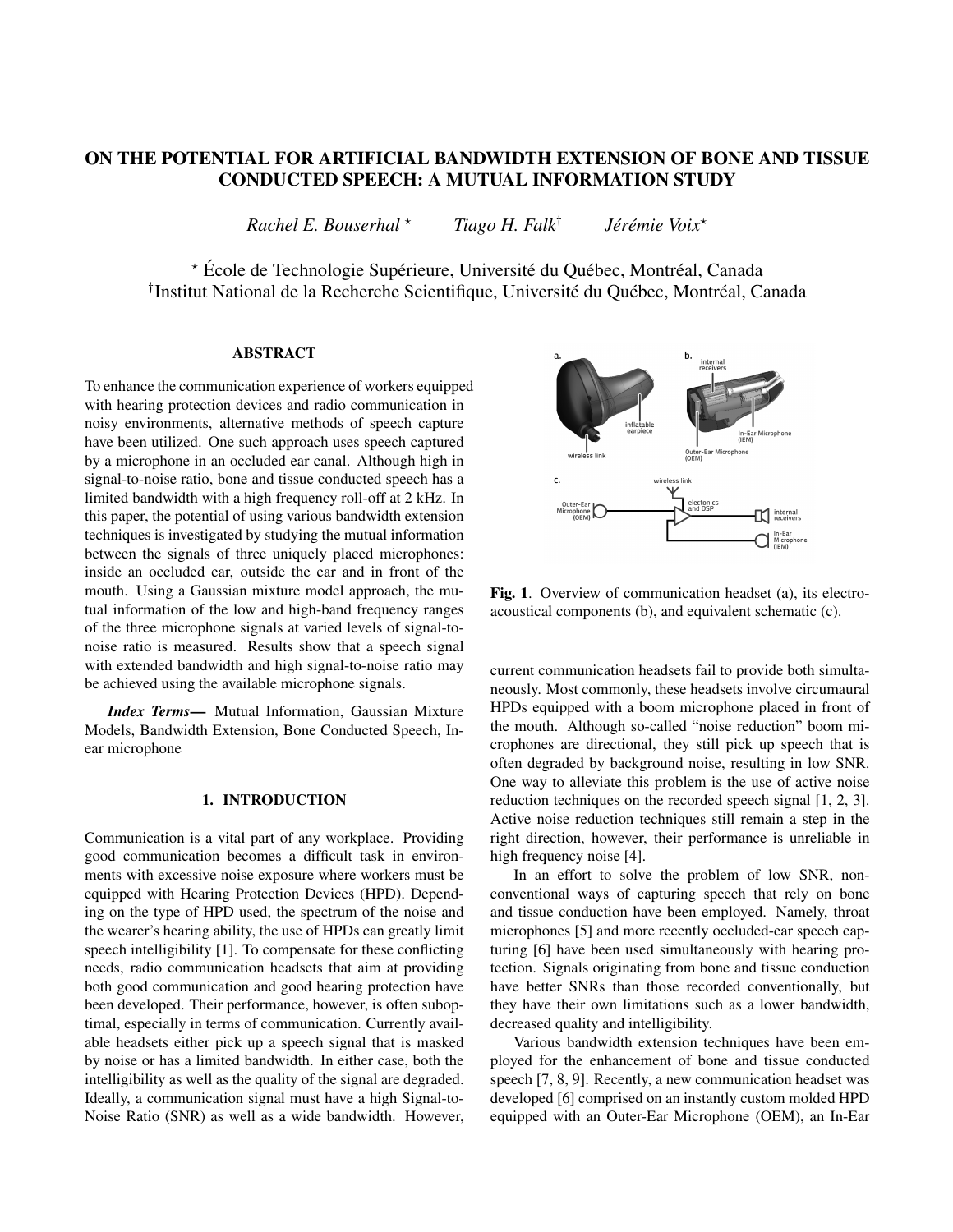Microphone (IEM) and a Digital Signal Processor (DSP) (see Fig. 1), thus opening doors to new bandwidth extension capabilities.

The OEM can capture a wideband speech signal transmitted through air conduction. OEM signal quality and intelligibility are directly related to the background noise levels and types. By contrast, the IEM, placed inside the ear canal is less affected by background noise due to the attenuation offered by the custom-molded earpiece. The IEM also takes advantage of the occluded ear canal [10], thus enabling the recording of bone and tissue conducted speech from inside the ear. While the IEM is less sensitive to environmental noise, it does suffer from other limitations, such as a narrow bandwidth around 2 kHz. Such limited bandwidth poses a challenge for the HPD, particularly in extremely noisy environments where residual noise "leaks" to the IEM hindering its intelligibility. In this paper, we explore the potential benefits of having an IEM and an OEM for bandwidth extension purposes. For comparison, we also utilize an ideal reference microphone (REF) placed in front of the mouth, thus capturing a high SNR, wide bandwidth speech signal.

As mentioned previously, the IEM signal has a limited bandwidth, typically around 2 kHz. The Linear Predictive Coding (LPC) spectral envelopes of the phoneme  $/i$  captured using the REF, IEM and the OEM simultaneously, are shown in Fig. 2. It can be seen that the OEM and the REF signals are similar in the high frequencies. The IEM, however, has a high frequency roll-off around 2 kHz, and has more energy in the low frequencies. The similarity between the OEM speech and the REF speech suggests that the OEM signal could potentially be used to extend the bandwidth of the IEM signal and make it sound closer to the REF signal.

In this paper, we explore the potential of enhancing (i.e., bandwidth expanding) the IEM signal via information captured from the OEM. We measure this potential by means of the mutual information shared between different frequency bands of the three microphone signals captured simultaneously. The remainder of this paper is organized as follows. In Section 2, the Gaussian Mixture Model (GMM) based mutual information approach used to evaluate the similarities between the three signals is described. The experimental setup as well as the simulations are presented in Section 3. The results are presented and discussed in Section 4, followed by the conclusions drawn in Section 5.

#### 2. MUTUAL INFORMATION COMPUTATION

In this section, we briefly describe the methodology as it relates to the context of this work. To measure the mutual information between the different frequency bands of all three microphone signals, the GMM based mutual information approach described in [11] was used. The speech spectrum was modeled using the Mel-Frequency Cepstral Coefficients (MFCC) as they provide a good representation of human



Fig. 2. The LPC spectral envelope of the phoneme /i/ recorded with the REF, the OEM and the IEM simultaneously.

speech perception in the low frequencies. Since the signals used in this study were recorded at a sampling frequency of 8 kHz, we use 16 triangular filters to stay in accordance with the amount of critical bands in that frequency range [12]. Because the IEM signal is bandlimited to about 2 kHz, we are particularly interested in the mutual information of the 0-2 kHz and 2-4 kHz sub-bands of the different microphone signals. We use the first 11 filters to derive the low-band MFCC's covering the range between 0-2 kHz, and the last 4 to derive the high-band MFCCs covering the 2-4 kHz range. The 12th filter, spanning both ranges, is ignored to avoid any overlap between the two frequency bands. For each of the signals and ranges of interest, we use a GMM to model their joint density functions, as defined in [11]:

$$
f_{GMM}(x,y) = \sum_{m=1}^{M} \alpha_m f_G(x,y|\theta_m), \qquad (1)
$$

where  $x$  and  $y$  represent the different microphone signals at different ranges of interest, M is the number of mixture components,  $\alpha_m$  is the mixture weight of the mixture component m, and  $f_G(.)$  is the multivariate Gaussian distribution defined by  $\theta_m = {\mu_m, C_m}$ , where  $\mu_m$  is the mean vector and  $C_m$  is the diagonal covariance matrix calculated using the standard expectation-maximization (EM) algorithm. Once the probability density functions of the signals are determined, the mutual information measure can then be calculated as follows:

$$
I(\widehat{X;Y}) = \frac{1}{N} \sum_{n=1}^{N} \left( \log_2 \left( \frac{f_{GMM}(x_n, y_n)}{f_{GMM}(x_n) f_{GMM}(y_n)} \right) \right).
$$
\n(2)

This mutual information measure is used in the next section to understand the relationship between the REF, OEM and IEM signals and their respective low and high frequency subbands.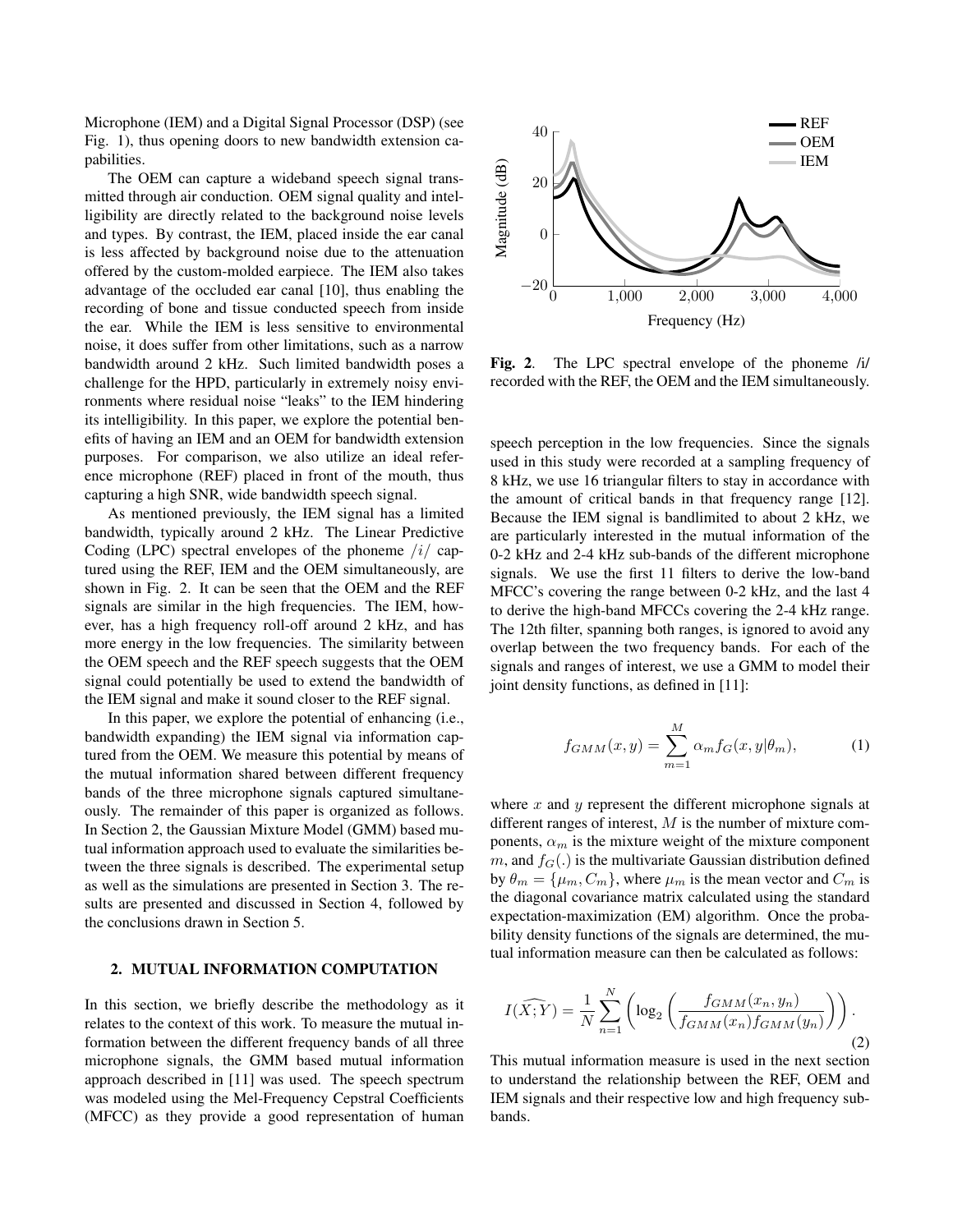#### 3. EXPERIMENTAL SETUP

#### 3.1. Speech Corpus

A speech corpus was recorded in an audiometric booth with the communication headset shown in Fig. 1 as well as a digital audio recorder  $(Zoom^{(R)}$  4Hn) placed in front of the speaker's mouth (i.e REF signal). A female speaker read out the first ten lists of the Harvard phonetically balanced sentences and speech was recorded at 8 kHz sampling rate and 16-bit resolution across the three microphones, simultaneously.

#### 3.2. Measuing the Transfer Function of the Earpiece

It is of interest to see the change in mutual information at varied levels of SNR. To avoid any uncontrolled deviations in the speech between different recordings, the noise is injected post recording. The transfer function between the OEM and IEM is calculated to remain as close as possible to realistic conditions. This is achieved by playing white noise over loudspeakers in the audiometric booth while the speaker is still equipped with the in-ear HPD. The noise signals collected by the IEM and OEM are then used to calculate the transfer function between the two microphones, i.e. the transfer function of the earpiece. Factory noise from the NOISEX-92 database [13] was then added to the OEM signal for a range of SNRs from -5 dB to +30 dB in 5 dB increments. The same procedure was done with the IEM signal, but the noise was first filtered using the previously-calculated earpiece transfer function. The REF signal was kept clean in order to provide an upper bound on the achievable performance.

#### 3.3. Computation of Mutual Information

MFCC features are extracted for both the low-band and the high-band for each of the three microphones for the entire range of SNRs. Therefore, 6 different features are generated for each SNR and are represented as  $REF_k$ ,  $OEM_k$ ,  $IEM_k$ , where the subscript  $k$  indicates either the 0-2 kHz or 2-4 kHz speech subbands. For example,  $REF_{0-2}$  and  $REF_{2-4}$  would represent the MFCC features extracted for the low-band and the high-band from the REF signals, respectively. For every SNR, we investigate the mutual information between the signal pairs as shown in Fig. 3, for both the 0-2 kHz and 2-4 kHz sub-bands.



Fig. 3. Schematic showing the signal pairs used in the mutual information calculation, for each tested SNR value.

This calculation yields the shared information between the three microphone signals. Most notably, it indicates whether the OEM shares enough information with the REF in the high band, thus allowing for artificial bandwidth extension from it. As a secondary analysis, we also investigate the relationship between the low-band of the OEM and the IEM with the high-band of the REF as shown in the schematic of Fig. 4.



Fig. 4. Schematic showing the cross-band signal pairs used in the mutual information calculation for each tested SNR value.

This relationship indicates if enough information is shared that the high-band of the REF could be predicted using the low-band of the IEM or the OEM. The results are discussed in the next section.

#### 4. RESULTS AND DISCUSSION

Figures 5 and 6 show the mutual information of the low-band of the three microphone signals and the high-band, respectively as a function of SNR. It can be seen that the OEM and REF share some mutual information in both the low-band and high-band which decreases proportionally with the decrease in SNR. As expected, at high levels of SNR the OEM and the REF share more mutual information in the high-band than the IEM and the REF. Interestingly, however, the IEM and REF share more in the low-band than the OEM and REF. We expect that this is due to high frequency components within the 0.5-2 kHz range that are missing in the OEM due to its placement [14], away from the mouth, yet still conducted in the ear canal. Interestingly, the very little information that is present in the high-band of the IEM still contains shared information with the REF. At low SNRs the mutual information between the IEM and REF surpasses that of the OEM and the REF. Due to the attenuation of the earpiece, the mutual information between the IEM and the REF does not drastically decrease as the noise increases. It is beneficial that the REF and the IEM share information in the low frequencies even at low SNRs. If the high-band of the REF can be predicted from its lowband then the low-band of the IEM could be used to predict the high frequencies of the REF. In turn, Fig. 7 shows relationships between the low-band of IEM and OEM signals with the high-band of the REF signal. The average mutual information between the low-band and high-band within the REF signal is also plotted (dashed line) for comparison. As can be seen, the mutual information between the low-band of the IEM and the high-band of the REF is very close to the mutual information between the two frequency bands within the REF. Again, the shared information is not greatly affected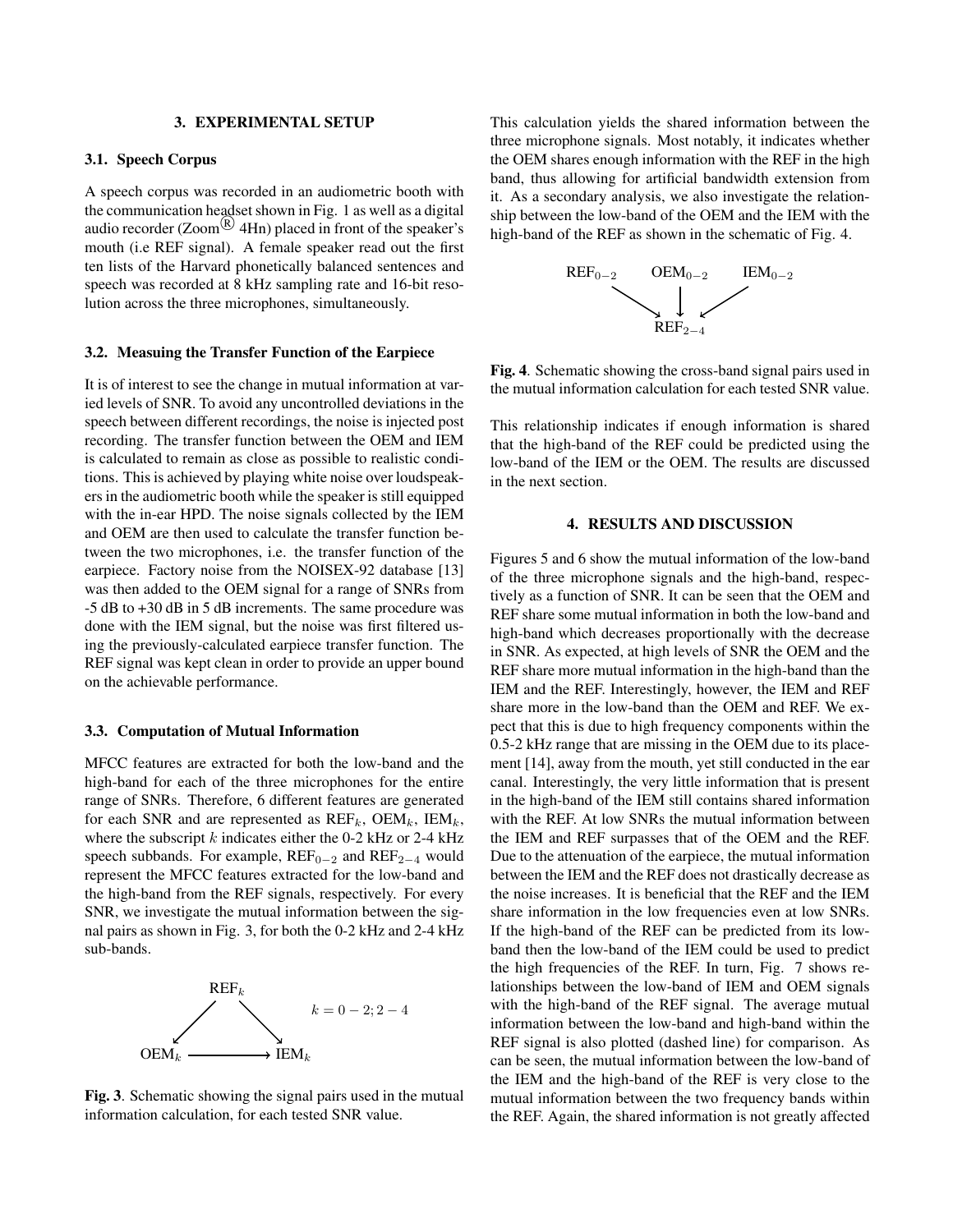

Fig. 5. Mutual information of the low-band between the REF, OEM and IEM signals.



Fig. 6. Mutual information of the high-band between the REF, OEM and IEM signals.

by the increase in noise. The OEM shares information with the REF but is significantly affected by noise and is not very reliable in low SNRs.

These results aid in discovering ways to extend the bandwidth of the IEM as a function of SNR. In high SNRs (above 20 dB) the IEM can be mixed with the OEM using power complementary filtering to achieve a signal that is closer to the REF signal. Since the IEM is restricted to a bandwidth of 2 kHz, the IEM signal can be low passed at that frequency to reject any unwanted overlap with the OEM signal above 2 kHz. The OEM signal can then be high-passed at the same frequency and added to the low-passed IEM signal. This way the extended signal will contain a low-band and a high-band that are more closely related to the REF signal. Although at those levels of SNR the OEM may be used on its own as an intelligible signal, preliminary trials show that the enhanced IEM signal contains less noise and has higher objective quality values. Simple filtering is not computationally exhaustive and this method of extension would be worth its subtle enhancements.

At low levels of SNR, more complex ways of bandwidth extension must be investigated. The GMM bandwidth extension technique used in [15] could be used to extend the bandwidth of the IEM signal. The GMM can be trained offline in



Fig. 7. Cross-band mutual information between the OEM, IEM and REF signals compared with the average cross-band mutual information within the REF signal.

a quiet environment using the IEM and OEM. In quiet, the OEM signal shares enough information in the high-band with the REF that it can be tuned to be used in its place. Once the training is complete, even in low levels of SNR, the lowband of the IEM signal can be used to predict the high-band of the OEM signal and ultimately the REF signal. Having a robust bandwidth extension technique, as such, in low levels of SNR could enhance the communication experience of those equipped with the earpiece.

Overall, we have found that, in quiet, the OEM and the REF signals share mutual information in the 2-4 kHz range while the IEM and the REF signals share information in the 0-2 kHz range for all SNRs. This suggests that it may be possible to use either the high-band of the OEM signal or the lowband of the IEM signal to artificially extend the bandwidth of the IEM signal thus creating a better quality/intelligibility signal that is less prone to environmental factors.

### 5. CONCLUSIONS

In this paper, we study of the GMM based mutual information between signals of three different microphones at different SNRs. We reveal the relationship between frequency bands of the three microphone signals, which opens up the door to various ways of bandwidth extension by capitalizing on the information present in the signals available. It brings up the potential of an enhanced communication experience using bone and tissue conducted speech with increased SNR that is bandwidth extended in its high frequencies.

### 6. ACKNOWLEDGMENTS

This work was made possible via funding from the Center for Interdisciplinary Research on Media, Music, and Technology, the Natural Sciences and Engineering Research Council of Canada, and the Sonomax-ETS Industrial Research Chair in In-Ear Technologies.